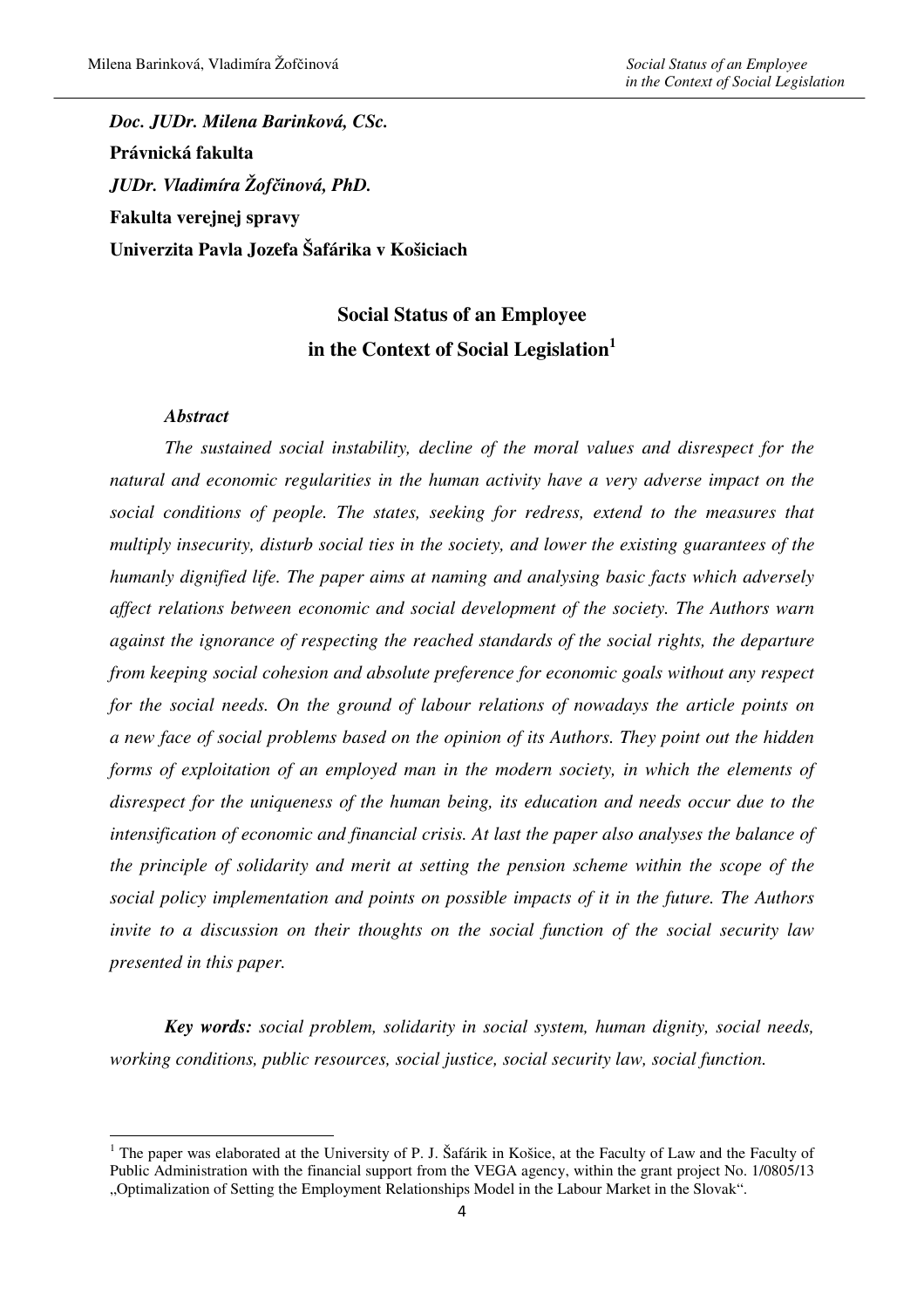## **Status społeczny pracownika w kontek**ś**cie ustawodawstwa socjalnego**

#### *Streszczenie*

*Utrzymuj*ą*ca si*ę *niestabilno*ść *społeczna, upadek warto*ś*ci moralnych i brak poszanowania dla naturalnych i gospodarczych prawidłowo*ś*ci w ludzkiej działalno*ś*ci maj*ą *bardzo niekorzystny wpływ na warunki socjalne ludzi. Pa*ń*stwa d*ążą *do zado*ść*uczynienia przy zastosowaniu* ś*rodków, które zwi*ę*kszaj*ą *niepewno*ść*, naruszaj*ą *wi*ę*zi społeczne i obni*ż*aj*ą *istniej*ą*ce gwarancje ludzkiego godnego* ż*ycia. Opracowanie ma na celu okre*ś*lenie i analiz*ę *podstawowych czynników, które negatywnie wpływaj*ą *na relacje pomi*ę*dzy gospodarczym i socjalnym rozwojem. Autorki wskazuj*ą *na potrzeb*ę *respektowania standardów osi*ą*gni*ę*tych w zakresie praw społecznych, zachowania jedno*ś*ci społecznej i przestrzegaj*ą *przed tendencj*ą *preferowania celów gospodarczych kosztem potrzeb socjalnych. Autorki artykułu prezentuj*ą *swoj*ą *opini*ę *na temat nowego wymiaru problemów socjalnych na gruncie obecnych stosunków pracowniczych. Wskazuj*ą *one na ukryte formy wykorzystywania pracownika w nowoczesnym społecze*ń*stwie, w którym z powodu rosn*ą*cego kryzysu gospodarczego i finansowego pojawia si*ę *brak szacunku dla wyj*ą*tkowo*ś*ci człowieka, jego wykształcenia i potrzeb. Wreszcie artykuł omawia równie*ż *problem zachowania równowagi w polityce społecznej, zwłaszcza pomi*ę*dzy stosowaniem zasady solidarno*ś*ci a wypracowanej warto*ś*ci przy ustalaniu wysoko*ś*ci emerytur. Autorki zach*ę*caj*ą *do dyskusji na temat funkcji społecznej, jak*ą *w Ich przekonaniu pełni prawo zabezpiecze*ń *społecznych.* 

*Słowa kluczowe: problem socjalny, solidarno*ść *w systemie socjalnym, godno*ść *człowieka, potrzeby społeczne, warunki pracy, zasoby publiczne, sprawiedliwo*ść *społeczna, prawo zabezpieczenia społecznego, funkcja socjalna.*

#### **Introduction**

The state, its functions, institutions, economy constantly evolves the same way the world does. All moves and changes affect the life of the society, lives of the individuals as well as the formalized or non-formalized groups and other persons involved in the labour market and capital. Nowadays, the world brings new and old or other social risks that endanger not only the population without participation in creating the new values and in production, but they also gradually endanger the people with the full employment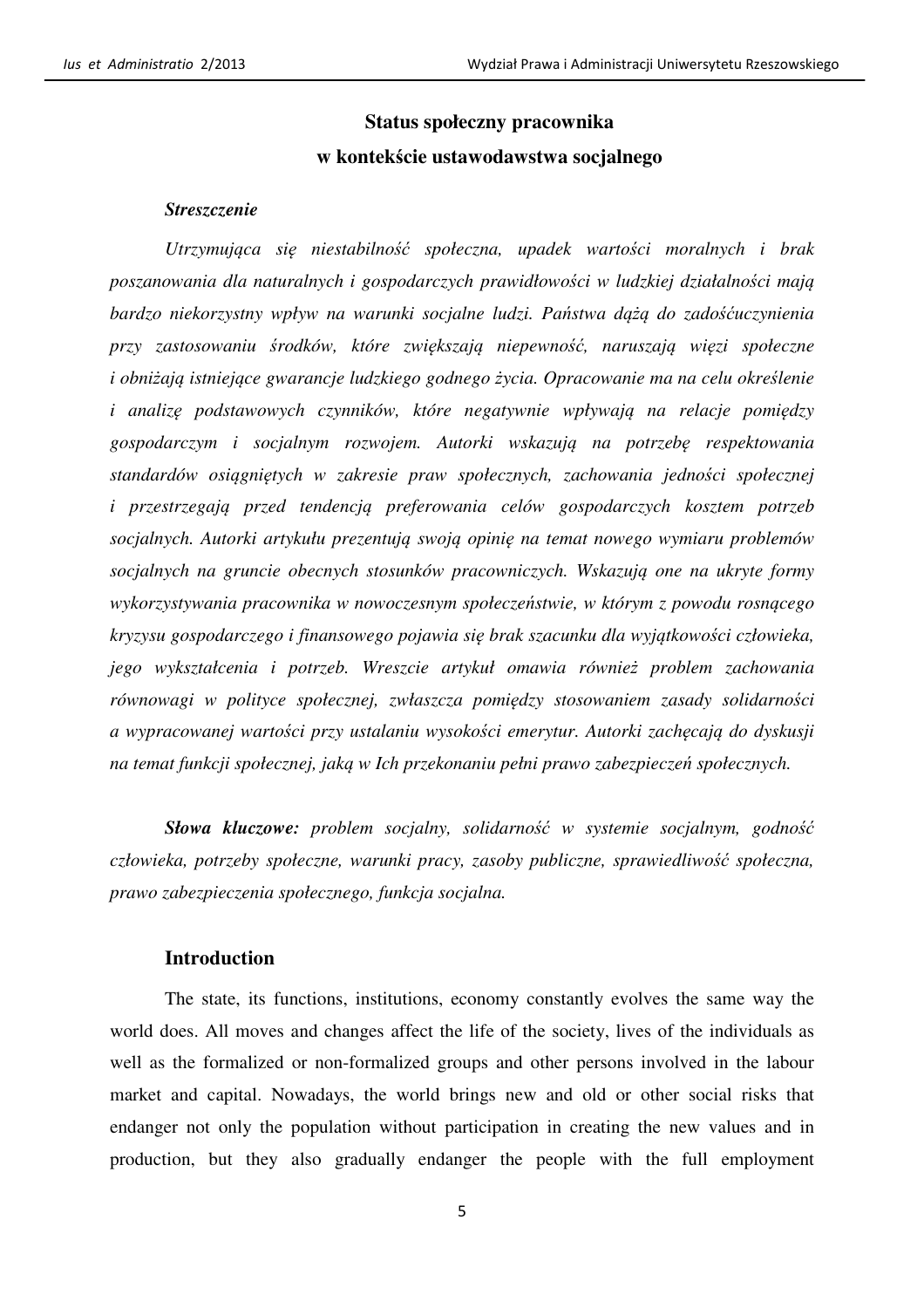relationships. Slowly, but significantly the middle class is vanishing; the class which historically has always been the draught-horse and carrier of the economic progress of the state. At present, the members of the middle class rang among the working poor who are exposed to the social risks at an increased level, despite the qualification attainment.

The paper aims at naming and analysing basic facts which adversely affect relations between economic and social development of the society, warning against the ignorance of respecting the reached standards of the social rights, the departure from keeping social cohesion and absolute preference for economic goals without any respect for the social needs. On the ground of labour relations of nowadays there can be seen a new face of social problems.

It seems that a new form of the social problem today (except unemployment) is the progressive *threat to quality of social status of the employed peopl*e, affecting not only the people with a lower level of education attainment, but also with higher qualification levels (e.g. in category of the helping professions – social services, some health professions, teachers as well as technicians and engineers). Thus, those who are the "health core" of the middle class are affected. Many of them are not able to fairly satisfy their basic needs as well as those of their families; many of them do not establish their own families due to the low earrings, run into debts for decades to get the decent housing; banks lend money to many of them under unfavourable conditions, because they may not provide the loan repayment guarantees especially in case of atypical jobs. The man is not the end, but, unfortunately, the mean of profit maximization and the mean of budgetary resources creation, without regard and respect for his values, humanly and legally legitimate demands, without respect for his human dignity.

In this context, the issue of the fair and satisfactory working conditions as well as the financial conditions of the families is the important theme, whether in terms of economy, politics or sociology. At present, the legal science examines the justice of the social system. If an employed man (irrespective of the level of education attainment) is daily exposed to risk of losing his job; if an economically active man is concerned about whether he will have sufficient resources for life after retirement; if a young man leaves his homeland and migrates to find a job, because there is no one at home, it is reasonable to deal with the issue, what kind of the social system we actually have.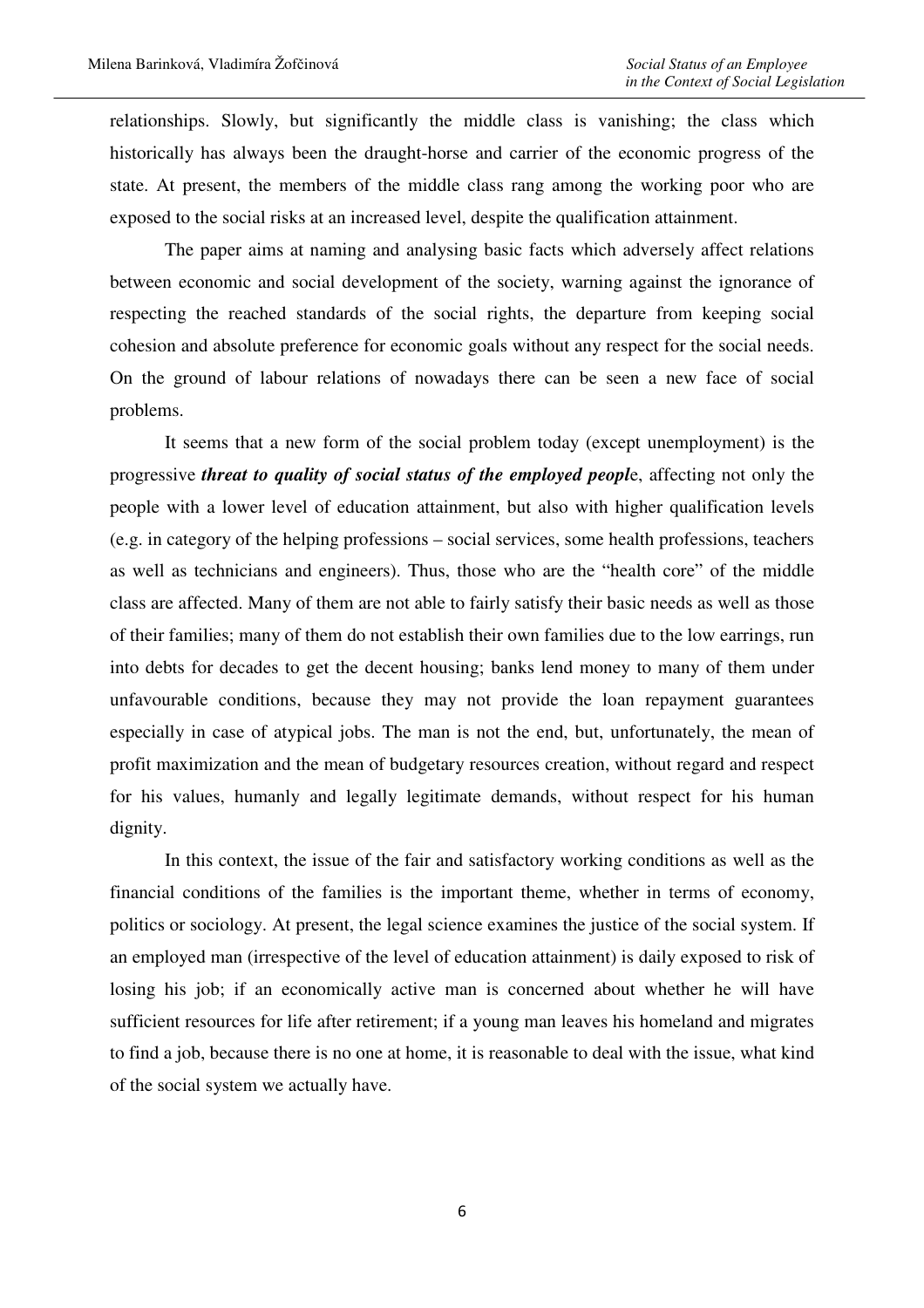#### **1. Principle of Solidarity, Merit and Pension Scheme**

The socially advanced society agrees in the opinion that the state in implementing the function of the social welfare shall ensure at least the minimum social conditions for life of everyone, to ensure the proper performance of health and social services. The logical question that rises in that connection is how this system should be set and which principle should be a dominant one – that of solidarity, merit, directness? The principle of merit, which has been dominating since the introduction of the Act no. 461/2003 Coll. on Social Insurance as amended, is still applicable in the legal conditions in the Slovak Republic; however, it does not gain the confidence of the people after the latest legislative changes.

A sample of the population with lower income appreciates the idea of strengthening the principle of solidarity in the social system. It seems that people are afraid to be entirely dependent on themselves, or their family. They live with a particular kind of conviction that the society should help where a man cannot help himself. The state redistributes the resources with the aim to help, but some people abuse it. To ensure the balance between the directness and fair solidarity requires the real and effective interest of the relevant authorities and institutions in enforcing the social system in which the values of equality, justice freedom and solidarity, focusing on the good and respect for human dignity are promoted.

 Nowadays, the principle of solidarity versus the principle of merit is solved especially within the issue of the pension insurance and old-age pension savings, thus in the multi-pillar pension scheme. If the pensions are considered the social benefits given based on the participation of a man in the pension security, the discussion on the solidarity presence seems to be correct. Until the year 2004, there was established, even in the Slovak Republic, the scheme of the pension security providing the high level of solidarity, with limits set for a maximum amount of the old-age pension and limits set for the sum of the pensions received in concurrence. Such system was always supported by the people with low incomes and is disadvantageous for the people with high incomes. At the high level of solidarity, the social tension occurs associated with the efforts of the poorer people to achieve as highest pensions as possible, irrespective of the low contribution to the system and with the efforts of the richer people to escape from the system. It is the task of the state to set the solidary pension scheme so that the rich are not interested in circumventing the participation in the compulsory pension system, what they often do illegally. In the pension insurance schemes, the fundamental requirement of the benefit policy is the dependency of the pension on the premium paid. That is the feature of each insurance scheme. However, if the social insurance scheme is set so that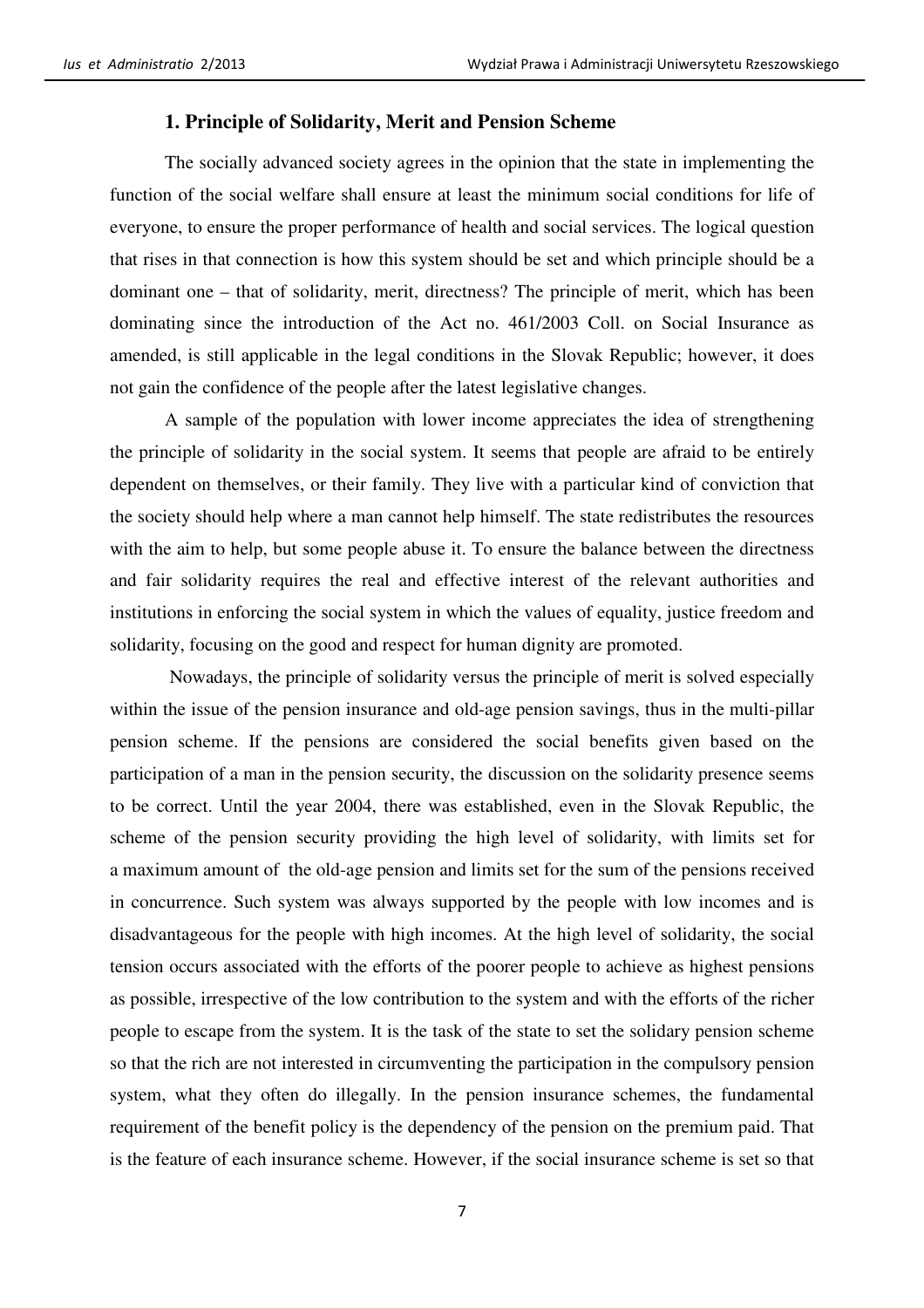the premiums reflect also the social aspect, then the direct link of the pension to the premiums (principle of merit) contradicts the requirement of solidarity as the imperative of the social systems.

*Social function* of the social security law is reflected also in the reform process that provides the social security and the result of which is the latest amendment of the act on social insurance<sup>2</sup>. Among many changes, the newly adopted measures in the field of the pension insurance may be presented. There is the change in the first, pay-as-you-go pillar of the pension scheme into which the higher level of solidarity has been introduced. The method of the pension indexation has changes as well. The citizens can temporarily see an increase in the pensions. During the years 2014 -2017, the **pension benefits** will be increased by the fixed amount; and the measure of the year-to-year increase in the consumer prices (of the products and services bought by the pensioners) and the year-to-year growth of the average wage in Slovakia will change in favour of the growth of the consumer prices in the transition period, until 2017. From 2018, the pensions will be increased by the so-called pension inflation that more accurately expresses the pensioners' costs of living.

In the transition period, the differences between the high and low pensions as well as the unjustified differences in the amounts of the pensions granted under the various laws will be partially mitigated. From 2014, there will be another change in calculation. The growth of the average wage will gradually lower in favour of the increase in the customer prices in the existing, the so-called Swiss model. In such a model, the change in the inflation rate and growth of the average wage are taken into account in the same proportion. Such process shall be completed in 2017, when the benefits are valorised only by a pensioner inflation. From 2018, the increase in the pension benefits in percentage will be introduced, depending on the average year-to-year growth of the consumer prices for the households of the pensioners. The government of the Slovak Republic justifies the need for changes by *the increase in solidarity in the pay-as-you-go scheme*, whereas the *principle of merit should apply for the second and third pension pillars*. According to the new system, the more solidarity will be required from the persons with the monthly income exceeding EUR 1000 in favour of the persons with the wage below the average level, i.e. below an amount of EUR 786.

 $2^2$  Act No. 252/2012 Coll. amending and supplementing the Act No. 461/2003 Coll. on Social Insurance as amended.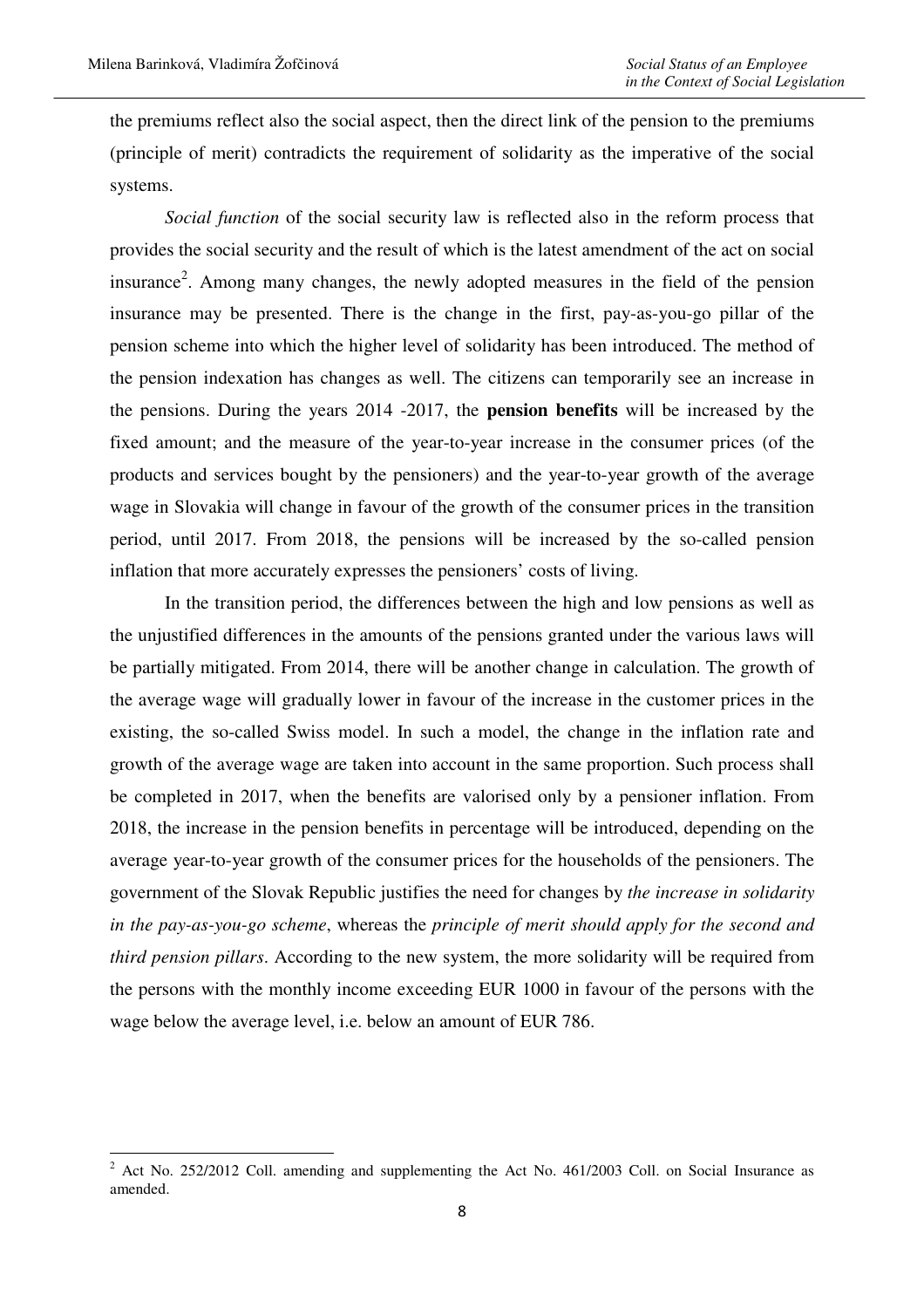In the second pillar, in the old-age pension savings, the several significant changes also apply reduction in contributions<sup>3</sup>, and in case of the funds at least one remains guaranteed and the other one unguaranteed. The establishment of other funds will depend on the decisions of the pension fund management companies.

The given examples of the changes in the field of social insurance are closely connected to the search for the level of solidarity and its relation to keeping the principle of merit. The state can make a man, who does want to help anybody, to pay. It can take from the rich and give to the person in need, it can force to the "solidarity". In the minds of some people who "based on the principle of merit" contributed to the insurance funds to get the fairly higher income, such solidarity is perceived to be unfair. Dealing with the values of justice and social justice, E. Barány states, "the problem itself is who and what may be evaluated or at least makes sense to evaluate as (un)fair." He adds that the enumeration of the opinions looking for the response to the question where the justice is brings the nontraditional views causing many uncertainties $4$ .

Solidarity shall be understood not only as the mutual understanding and assistance, but also as the responsibility, i.e. as the acceptance of the positive and potential negative consequences of its application, including understanding the price of such social solidarity<sup>5</sup>.

That is why we move from the zero solidarity on one hand to the merit levelling on the other hand within the social insurance. The latest amendment of the social insurance act should, inter alia, have moved the Slovak pension scheme towards the greater solidarity. However, the form in which it was adopted raises doubts about meeting its intention.

By stating this, we do not cry because of the merit weakening. The principle of merit is also a feature of the pay-as-you-go pension insurance scheme; however, it shall not be satisfied in the *one employed man to one pensioner* kind of situation. The social system should be solidary and fair. It is obvious that it is difficult to reach the social consensus in the form of the fair and, at the same time, solidary pension security. We stress out "the security", for the requirements of justice and solidarity are in the same way contradictory.

 $3$  Change in contribution from the current 9 to 4 per cent. The insured persons may contribute to such sum by any amount upon their discretion. The amount is not limited; the tax-favoured will be only 2 per cent over.

<sup>4</sup> See: E. Barány, *Pojmy dobrého práva* (*Terms of the Good Law*), [in:] *Eurokodex. Poradca podnikate*ľ*a*, Žilina 2007, p. 85.

<sup>5</sup> Z. Macková, *Princíp solidarity v práve sociálneho zabezpe*č*enia Slovenskej republiky* (*Principle of Solidarity in the Social Security Law in the Slovak Republic*), Bratislava 2001, p .46.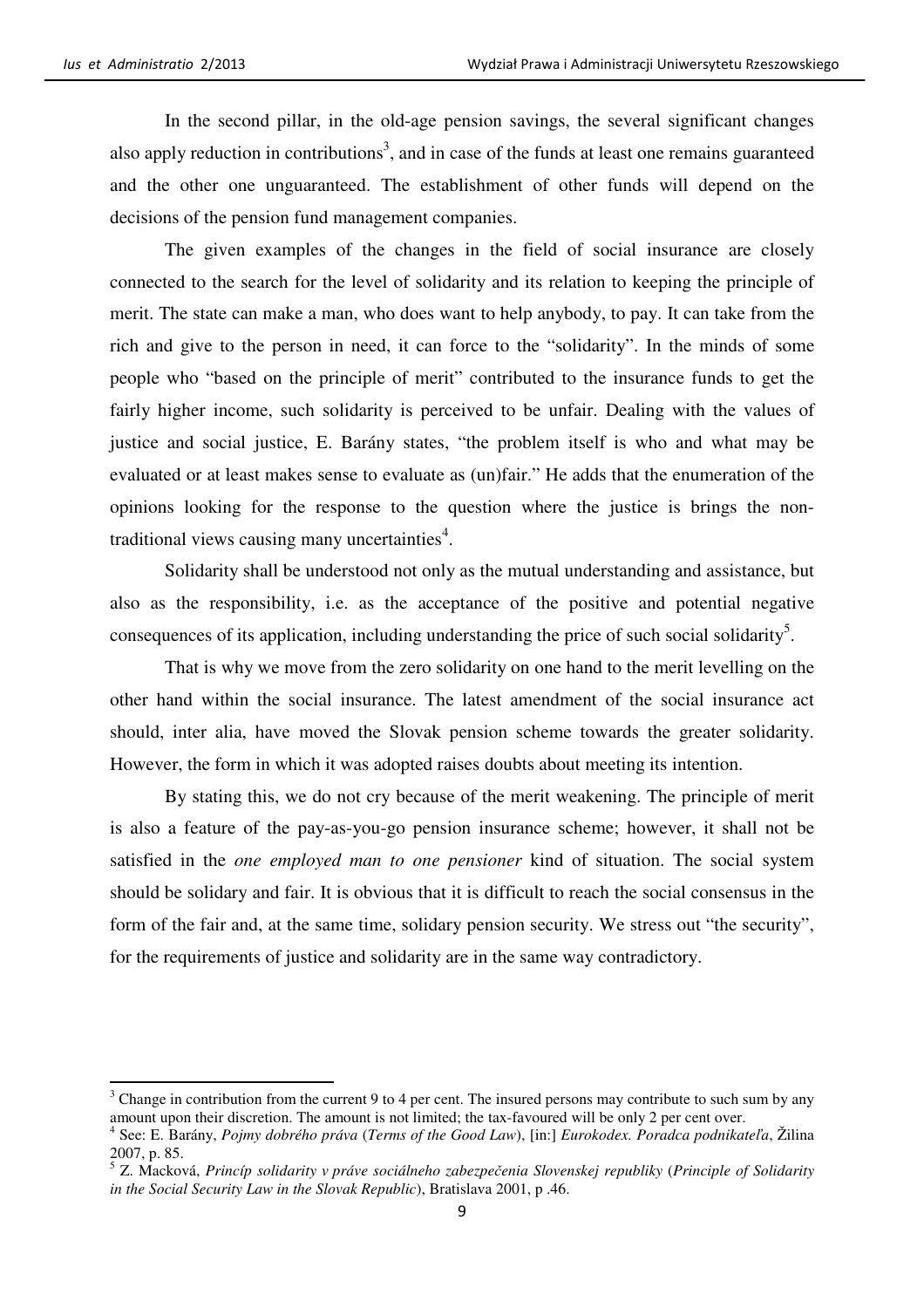#### **2. Position of the Social Function in the Theory of Social Security Law**

Contentual and semantic message of *the social function* in the social security law is to create the legal platform for provision of the appropriate social status of each natural person. One of the partial objectives of the legal regulation of the social relations of the social security is to reach such social status of a man that allows him to maintain the human dignity, honour, and abilities to satisfy his basic needs with respect to his objective possibilities.

It is a paradox that there is no conceptual definition of the social function in the social security law in the literature. According to the several authors, the *basis functions* of the social security law include the *protective function, economic function, stimulatory function or regulatory function*<sup>6</sup>. The psychological function is generally viewed as a specific one<sup>7</sup>. The social security law, by fulfilling its individual tasks – the requirements that it faces, focuses on the provision of protection and social security of the individuals.

The definition and inclusion of the *social function* of the social security law among its function is missing, despite the fact that in our opinion it should be emphasized in such branch of law.

The content of the social function is subsumed in other functions of the social security law based on the tools that are used by the state, when implementing the social welfare as one of its functions. If the aim is to protect the citizens, then the social aspect of the social security law is integrated into the protective function through which the law *avoids* (but does not solve) the difficult social situation or helps to eliminate them. The protective function is expressed mainly in protecting people against the adverse impacts of the risk situations in life. We suppose that it does not cover the full range of the social function of the given branch of law.

It is evident that the protective function covers the protection of the social rights and social security; however, it is not identified with the function that has the *wider lines and range* (the social function). It should help the man to get familiar with the context and to find the direction in perplexity of the complex social system, and to modify by the legal standards the system of the social relations, conditions, processes which are reflected in the activities, behaviour of the subjects, while such changes in behaviour, thinking of the subjects are due to

<sup>6</sup> Z. Macková, *Sociálne zabezpe*č*enie a sociálny štát v 3. tisícro*č*í – prežitok alebo nevyhnutnos*ť*?* (*Social Security and Social State in the 3rd Millennium – Relic or Inevitability?*), [in:] *Priority sociálneho zabezpe*č*enia*, Materiály z vedeckej konferencie "Právo a dynamika spoločenského vývoja a jeho teoretické reflexie", 8-9.11.2012, Bratislava: Vyd. SAP Bratislava 2012, s. 76.

<sup>&</sup>lt;sup>7</sup> For example Z. Gregorová and M. Galvas consider the psychological function to be a specific one. See: Z. Gregorová, M. Galvas, *Sociální zabezpe*č*ení* (*Social Security*), Brno 2000, p. 116.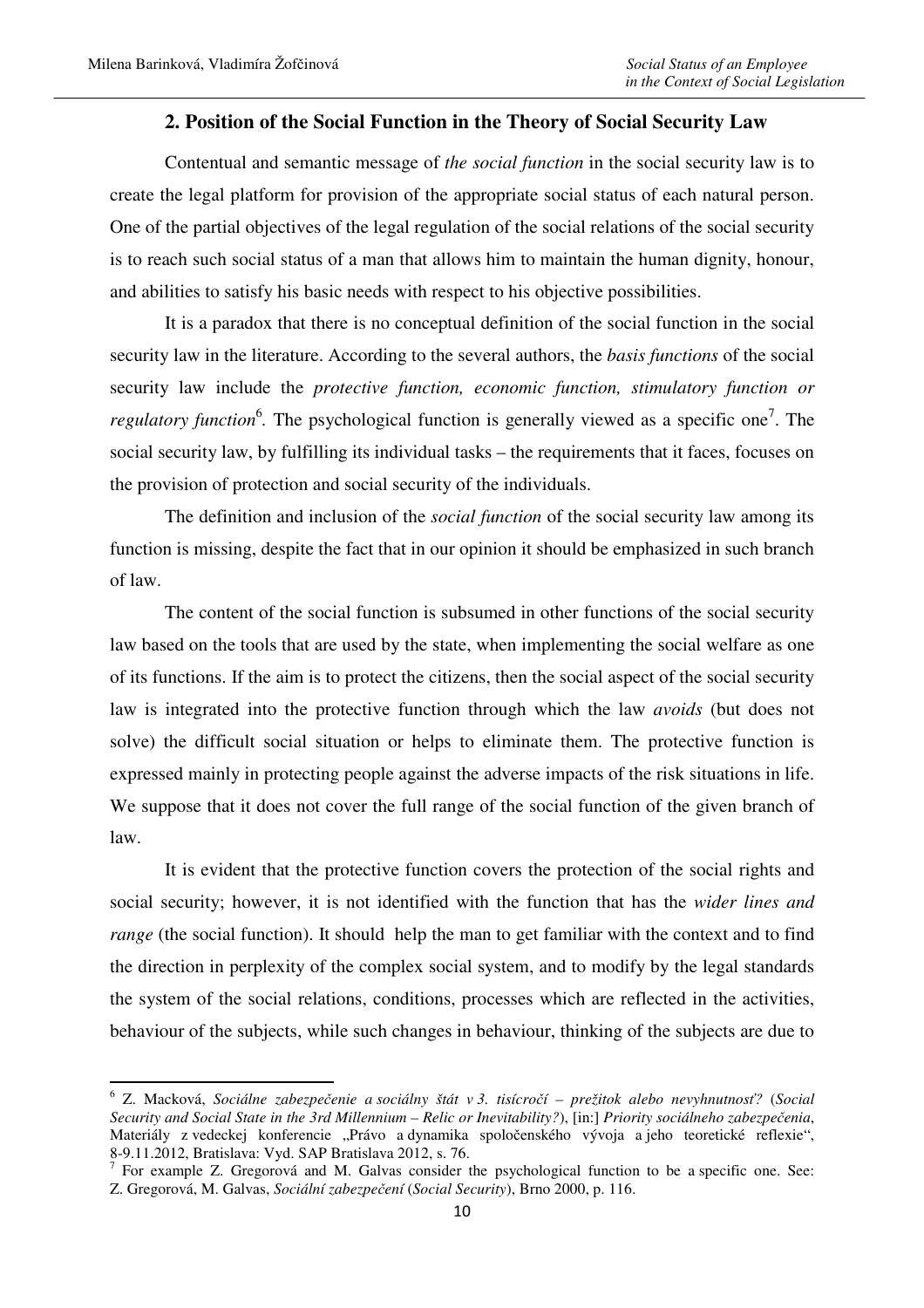the impact of the society-wide changes, in concentration on the life conditions, etc. This was aimed to express a broader context than just to protect against the negative social events and their effects. We suppose that the social function in the social security law may be, as to the contentual meaning, severable from the protective function.

 Implementation of the social function in the social security law is seen in the fact that the state in execution of its social policy is co-responsible for the social and economic processes that should be left solely to the market forces and civil society according to the strict liberal understanding. If the state power represents the universal ability of the state to enforce within its territory the general will expressed by the law in the scope of the individual branches of law, it is necessary to review such parallel, thus whether the state fulfils the socially oriented function. In this context, we mention that even the authors dealing with the theory of state and law include the social welfare function of the state to its internal functions and analyse it. "In implementing the given function, the task of the state is not to provide the same social level for all, because the equality understood in such way (socially) can not exist. The legal state may and has to ensure the equality of rights, i.e. the principle of equality before the law"<sup>8</sup>. In the social security law, the term "social welfare" was used to denote the predecessor of the social assistance scheme in the Slovak Republic (as well as in Czechoslovakia) under the Act. No. 100/1988 Coll. on Social Security as amended. The social welfare was organized, implemented, funded and controlled exclusively by the state. The modern understanding of the social assistance is characterized by the plurality of the social subjects providing the assistance, however it does not mean that the state performs none of the above-mentioned activities.

 If the legal science uses the fixed terms for expressing the basic areas related to the state and law direction (e.g. naming the functions), we think that this does not mean the impossibility to modify them based on the developmental social change. The functions of law, and thus those of the social security law, are permanent in nature; they express the multiple activity of the state and multidimensional operation of law.

 We think that it is suitable to be open to the rational examination of whether the social function for the social security law is, in terms of content, a part of the protective or other function, or it should be defined separately. In this examination, the focus and mission of the concerned branch of law shall not be forgotten. As the society develops, the priorities of the state change and the guarantee of social security moves, so we need reflect the

<sup>8</sup> A. Brőstl, G. Dobrovičová, I. Kanárik, *Základy štátovedy* (*Foundations of Political Science*), Košice: UPJŠ 2000, p. 52-53.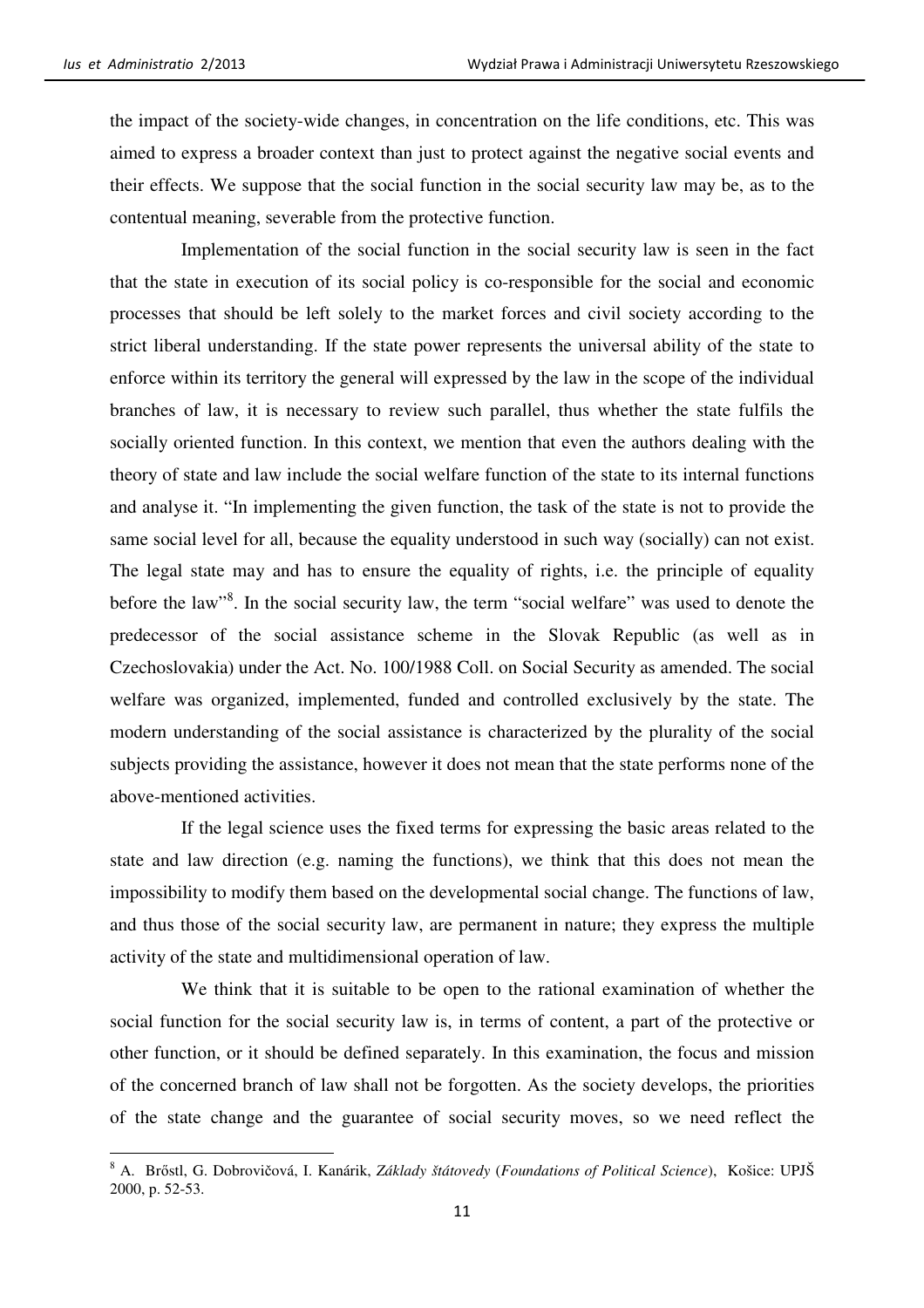developmental changes and open the elementary attributes of law that will move the social dimension into the new sphere of research.

 Legislation with respect to fulfilment of the social function defines the subsistence minimum as a minimum income level of a natural person, below which the person is considered to be in material need<sup>9</sup>. The question that is most frequently asked in relation with the subsistence minimum is what kind of the standard of living it actually expresses; whether the sum of subsistence minimum is sufficient to cover only the " bare life" (in sense of e.g. one meal daily) or what standard of living can be covered by the sum of subsistence minimum. Therefore, the real, objective content of this "definition", which derives from the current amounts of the subsistence minimum, is the interesting issue.

The subsistence minimum has to guarantee the socially recognized minimum level of incomes, minimum standard accepted, threshold of minimum income, or minimum basket of the products and services that are necessary for integration into the ordinary life, albeit at the very modest level. Criticism of the adjustment of the current view on subsistence minimum is emphasized in the fact that it deviates from the original "human and legal sense" of the subsistence minimum. *It is necessary to perceive the correlation of the subsistence minimum and social protection of a man that, for example, based on the fulfilment of the recommendation of the European Council 92/441/EEC has to recognise the basic right of a man to resources which are sufficient to make him live in the manner compatible with human dignity*.

On the other side, if the individuals are guaranteed the threshold of income without the significant limitations, it may cause lack or no motivation. As a result, the inefficient use of public resources occurs. For people who are unable to secure their own income (although their ability to work is not threaten), such minimum income is insufficient, while the people who have preconditions to "use the system", lack the motivation to work enough.

In this context, the connection of the *social and economic function* of the social security law is irreplaceable, with regard to the fact based on the need to ensure the means for life, if a man finds himself in a difficult situation to which the law connects the legal consequences of fulfilment by the means of the benefits legal relations.

The social security is not only the issue of the income redistribution among the various categories of the citizens. First of all it is a system whose task is to provide a certain level of social justice and to help a man who has become, without his fault, the victim of any social

<sup>&</sup>lt;sup>9</sup> Material need is within the scope of the legal order of the Slovak Republic regulated by the Act. No. 599/2003 Coll. on Assistance in Material Need as amended.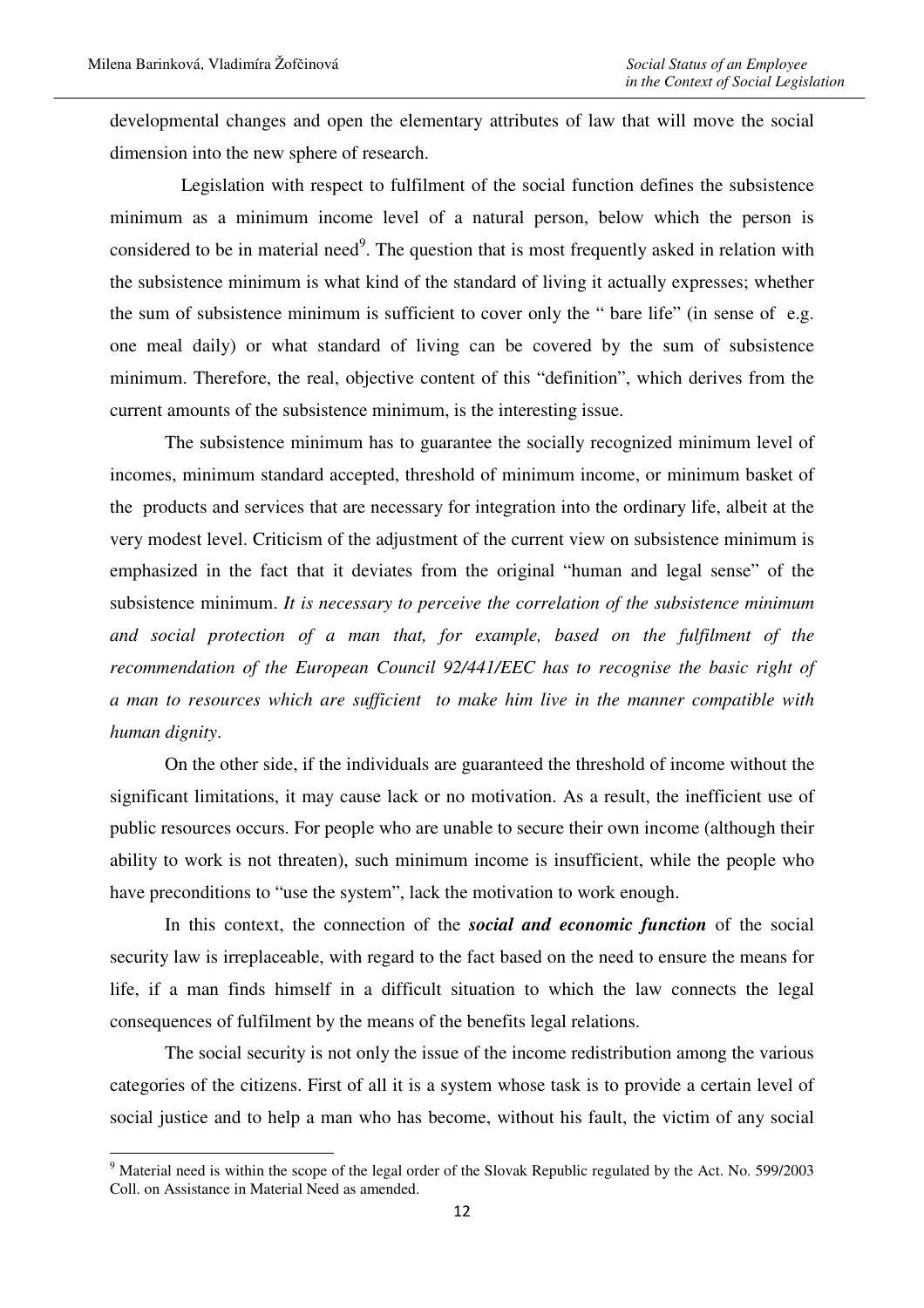risk, to maintain the humanly dignified living conditions. The social justice, in the words of E. Barány "with securing the certain standard connects the parts of the goods (the good) for each members of the society. Distribution of the goods and burdens is a kind or expression of an impact of the behaviour, acting on others. It always assumes the distributor and someone who gets, while they can not be the same person<sup>"10</sup>. Society, in the words of Z. Macková "[…] provides the social justice only when it creates the conditions allowing the individuals and associations to achieve what they are entitled to in accordance with their nature and their profession"<sup>11</sup>.

#### **Conclusions**

The social policy and implementation of the objectives of the social state in the period of globalized economy cease to be the process of the autonomous decision-making of the individual countries. The global interconnection of capital together with the accompanying phenomena affect the individual areas of the social policy, having the same or similar character in the countries, irrespective of the boundaries of the states. Unemployment, disillusionment, limitation of the already achieved standards in the working conditions (wage cuts, extension of working time), serious changes in the pension schemes, decrease in social benefits and other measures aimed to reduce the standard of living, are the factors giving the rise to the expressions of dissatisfaction, rejection, strikes and unrest. Together with Z. Macková we ask: "Do we realise that such inequality may undermine the legitimacy of existing democracies?"<sup>12</sup>

We are witnessing the age in which the discussions on the further direction of the social protection systems are expressed as mathematical and statistical calculations, tables, pure figures without any slightest hesitation over the fact that we are talking about a man, a human being, about awareness of his natural human and social needs. Settings of the social security systems and new models of flexible employment relationships adapt to the requirements of market, the goals having the form of the set economic objectives and virtual financial numeric parameters as the idols of globalized market era.

The social satisfaction vanishes from the society and the social disparities deepen. The European states, including Slovakia, deal with the social exclusion and poverty. The more and

<sup>10</sup> E. Barány, *Pojmy dobrého práva* (*Terms of the Good Law*), [in:] *Eurokodex. Poradca podnikate*ľ*a*, Žilina 2007, p. 86.

<sup>11</sup> Z. Macková, *Sociálne zabezpe*č*enie* …, p. 76.

<sup>12</sup> *Ibidem*.